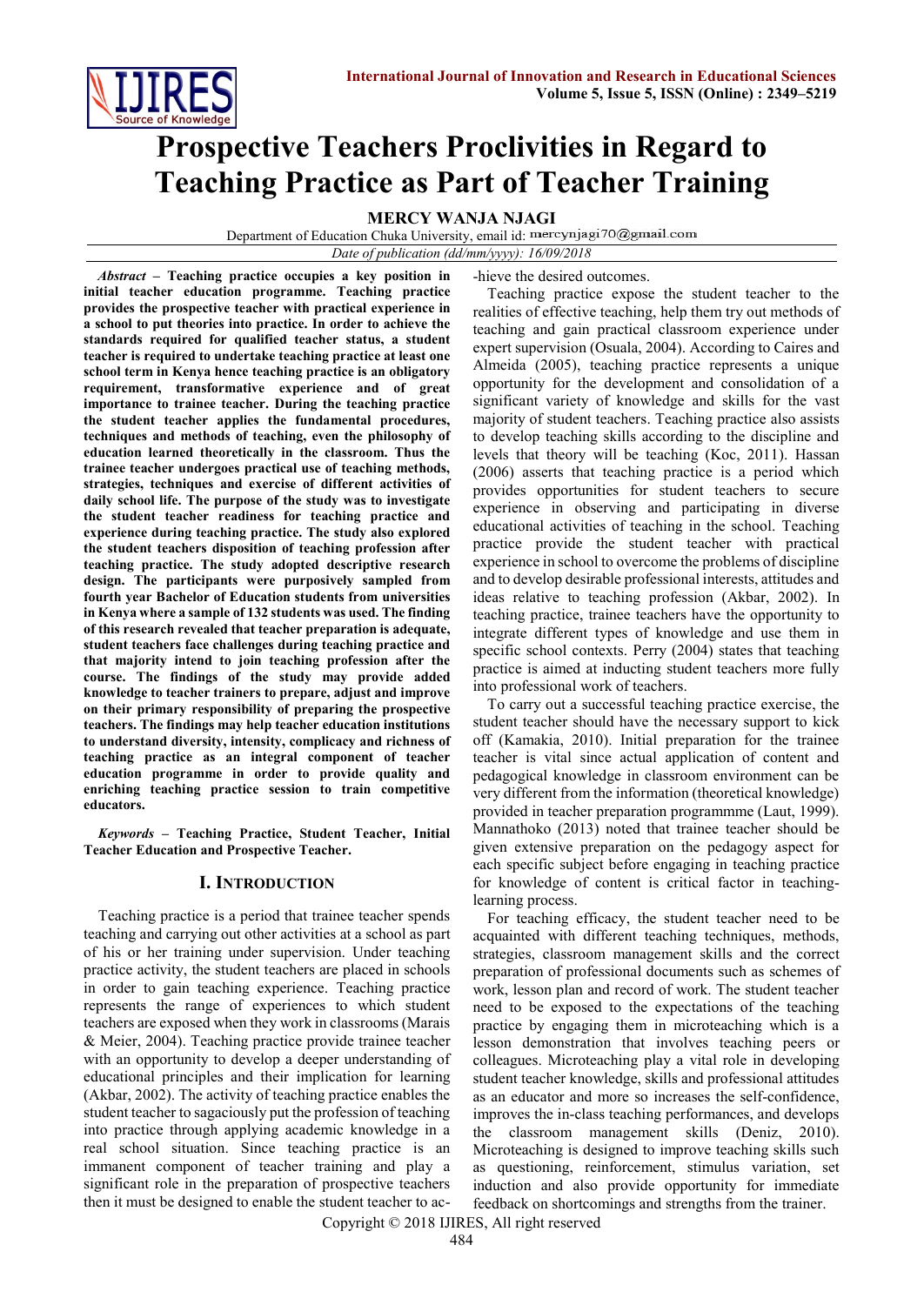

For meaningful teaching practice session, the prospective teacher requires proper orientation that provides guidance on the requirements and process of teaching practice as a whole. The student teachers are explained to the code of conduct, professional ethics, duties and responsibilities in order for them to handle themselves in a professional manner. The student teachers are given input during orientation on areas they need to focus on such as pedagogy, class management, professional documents and school matters.

Meanwell and Kleiner (2013) revealed that there is a range of positive and negative emotions experienced by first-time teachers. According to Perry (2004), teaching practice creates a mixture of anticipation, anxiety, excitement and apprehension in the student teachers as they commence their teaching practice. First-time teachers have a lot of anxiety regarding how they will perform in classrooms (Jensen, Sandoval-Hernandez, Knoll & Gonzalez, 2012). The practical situation in the classroom is one which is full of complexity, uncertainity, instability, singularity and one where conflicting values exist (Perez-Gomez & Gimeno, 1988). Bhargava (2009) further states that teaching practice has demands that constitute a heavy workload which may exhaust the student teachers. As a result of these demands, teaching practice is seen by many student teachers as the most stressful component of the undergraduate teacher curriculum. The trainee teachers have to struggle with the emotional stress generated by the realities of classroom teaching such as learner behaviour and time constraints as well as the demands of academic life (Wagenaar, 2005). The student teacher experiences create a number of worries and anxieties, sometimes resulting in high levels of stress and restlessness (Turan 2011). Tuli and File (2009) found out that teaching practice allows trainee teachers to discover their abilities and creativities that help them in their future teaching processes.

When student teachers interact with realities of the classroom and the broader school environment they develop various beliefs and attitude about the teaching profession. According to Komba and Kira (2013), the trainee teachers evaluate their own teaching experiences though interactions with teachers and lecturers and, through self-reflection, implement a variety with view to bringing about meaningful learning. The teaching practice experience plays an important role in either making or breaking a student teachers interest in teaching profession and may also stimulate the desire and love for the teaching profession (Nair & Ghanaguru, 2017). Also, Kiggundu and Nayimuli (2009), on their study on postgraduate education students in the Vaal triangle found out that some students maintained the same attitude while others felt that teaching was not such a bad thing after all. They also found out that teaching experiences negatively influenced some student teachers perception and attitude towards the teaching profession. Teaching practice is one of the most important and challenging aspects of teacher education programme because it provides relevant practical experience for prospective teachers (Ramsey, 2000). Hence teaching practice is an important contributing factor towards the quality of teacher education programme thus it should encompass proper preparation, empowerment and participation.

#### *Statement of the Problem*

Teaching practice is an activity that plays a significant role in the preparation of prospective teachers in which educational theory and practice are integrated in teaching. In Kenya, teaching practice is mandatory ethical requirement for professional teachers at all levels in that before student teachers graduate from teacher education program, they need to be equipped with adequate experience working in schools. However despite the importance of teaching practice, it can be most challenging and exciting exercise to the trainee teacher. Thus due attention should be given to teaching practice in order to inculcate the professional traits in prospective teachers. Hence this study explored readiness and experiences of student teachers during teaching practice in order to provide insight to teacher trainers and institution to effectively prepare trainee teachers to acquire professional knowledge and competence as teachers.

#### A. *Purpose of the Study*

The purpose of the study was to investigate the student teachers readiness for teaching practice, their experience during teaching practice and their disposition of teaching profession after the teaching practice.

#### B. *Objectives*

- i) To establish the student teachers readiness for teaching practice and their experience during teaching practice.
- ii) To examine the student teachers disposition of teaching profession after teaching practice.

## **II. METHODOLOGY**

The study adopted descriptive research design which allows one to collect data about subject or events as they are found in a social setting or educational institution. It attempts to establish the range and distribution of some social characteristics, such as education or training and occupation and to discover how these characteristics may be related to certain behavior patterns or attitudes. Descriptive research design attempts to gather quantifiable information that can be used to statistically analyze a target audience or a particular subject thus it allows researchers to obtain information concerning the current status of the phenomena and to describe what exists with respect to variables or conditions in a situation (Bernard, 2012). Hence the design was apt since the purpose of the study was to explore and create a detailed description of a phenomenon. The study focused on the university trainee teachers who attend teaching practice for one school term (13-15 weeks) in Kenya. The participants were fourth year bachelor of education students who were purposively selected because they had attended teaching practice. The actual sample size was 132 student teachers randomly selected for the study. A questionnaire was used to collect relevant information. The questionnaire had four sections; section A sought information on profile of the students, section B sought information about readiness for teaching practice, section C sought information about experience during teaching practice and section D sought information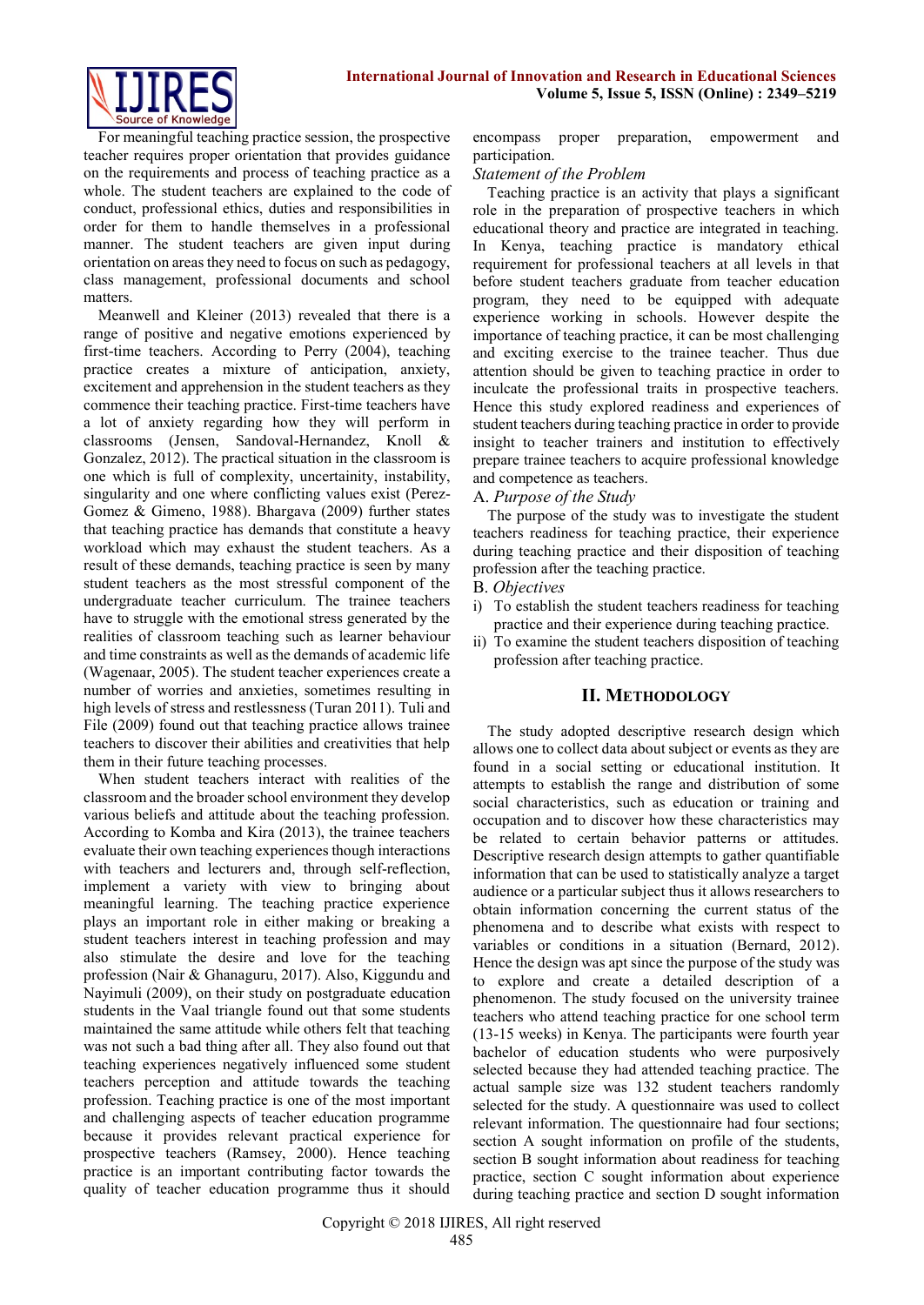

about student teachers disposition of teaching profession after teaching practice. The questionnaire was administered to the fourth year Bachelor of Education students by the researcher assisted by research assistants. All information from the questionnaire was coded, summarized and analysed.

#### **III. RESULTS AND DISCUSSION**

The results are presented according to the themes derived from the research objectives of the study.

#### A. *Profile of the Respondents*

Data was gathered on gender of the respondents, their choice of courses after secondary education, selection of teaching subjects in teaching career and the information was presented.

#### A.1. *Gender*

The participants of the study were 55% male and 45% were female. This insinuates that there were more male teachers to enter in the teaching profession at secondary school level than female. The results are consistent with Fwu and Wang (2002) who found out that 58.1 % secondary school teachers were male in Turkey. The findings differ with Mokoena (2012) who revealed that most men do not wish to enter the teaching profession. The results also contrast with Creed and Patton (2003) who showed that teaching is perceived as a feminized profession.

# A.II. *Bachelor of Education Course Choice*

In Kenya, the students are supposed to make four choices of the course to pursue in the university depending on their level of preference in that the first is the most preferred. About the choice for Bachelor of Education (B.Ed.) course, the results are indicated on Table 1.

Table i. Trainee teacher Choice of Bachelor of Education

| Course.          |           |            |  |
|------------------|-----------|------------|--|
| <b>Choice</b>    | Frequency | Percentage |  |
| First            | 77        | 58         |  |
| Second           | 34        | 26         |  |
| Third            |           |            |  |
| Fourth           | 5         |            |  |
| KUCCPS placement |           |            |  |

The information on Table i show that 58% of the fourth year students chose B.Ed. as their first choice, 26% of students chose B.Ed. as their second choice, 5% of students chose B.Ed. as their third choice, 4% of students chose B.Ed. as their fourth choice while 7% indicated that they were placed by Kenya Universities and Colleges Placement Services (KUCCPS) into the teaching career. This implies that majority of student teachers (58%) chose B.Ed. as their first priority. The results concur with Archibong, Idaka and Edet (2009) on the study of university education students in Cross River State who found out that majority of respondents (66.1%) actually wanted to study education while minority (33.9%) indicated that education was not their first choice for course of study. The findings are not in line with Kiggundu and Nayimuli (2009) who on the research on experiences of student teachers in Vaal University found out that majority of students in that class were doing the course by default. In addition the results also differ with Kagoda and Itaaga (2013) who on their study on teacher trainees expectations, experiences and assessment in Uganda found out that on student choice of education as their career, majority of the teacher trainees (43%) had education as their third or fourth choice; while only 4% of the respondents chose education as their first choice.

This study found out that around 13% of trainee teacher affirmed that they enrolled into teaching profession because there was no better alternative while 87% of student teacher pointed out that they enrolled into teaching profession willingly. The results are partially consistent with Kiggundu and Nayimuli (2009) who found out that students enrolled into B.Ed. course because they had no better alternative, they were not able to get jobs after their undergraduate qualification and because there was funding available for them. Klassen *et al*. [\(2011\)](https://www.tandfonline.com/doi/full/10.1080/02607476.2017.1296562) affirmed that student teachers from Oman expressed greater endorsement of teaching as a 'fall-back' career and higher levels of sociocultural influence in their choice of teaching than Canadian participants. Also Su *et al.* [\(2001\)](https://www.tandfonline.com/doi/full/10.1080/02607476.2017.1296562) revealed that most student teachers in the USA enter teaching of their own free will and choice while many Chinese student teachers enter teacher education programmes reluctantly.

The student teachers indicated various reasons for landing into teaching profession such as passion, marketability of the career, influence from friends and guardian, job security, flexibility in career and as stepping stone into other careers. Other trainee teachers revealed that they landed into teaching profession due to lack of guidance and low cluster points to join other careers. The findings are in line with other researchers who highlighted that studentteachers have different motives for enrolling in teacher education (Fokkens-Bruinsma & Canrinus, [2012\)](https://www.tandfonline.com/doi/full/10.1080/02607476.2017.1296562) and different motives for choosing teaching as a career (Pop & Turner, [2009\)](https://www.tandfonline.com/doi/full/10.1080/02607476.2017.1296562) such as liking of teaching as an activity and the profession in general, seeing teaching as a socially worthwhile and important job, desire to help learners and a desire to contribute to society, level of salary and employment opportunities. Also Peter and Peter (2011) carried out a study in Malawi concerning the recruitment of secondary teachers and found out a range of perspectives for pursuing a teacher training course such as failure at joining a desired career, enrolling in teacher training programme as a springboard to other careers, or as a means of self-upgrading and teaching out of vocation. Additionally, Knobloch (2005) found out that students who are interested in teaching consider security of employment offered by teaching career and the attractive working hours and longer holidays.

## A.III. *Selection of Teaching Subjects*

The trainee teachers are expected to pursue two teaching subjects and education to qualify to be trained teachers. The trainee teachers were asked about their choice of two teaching subjects. The results are illustrated on Figure 1.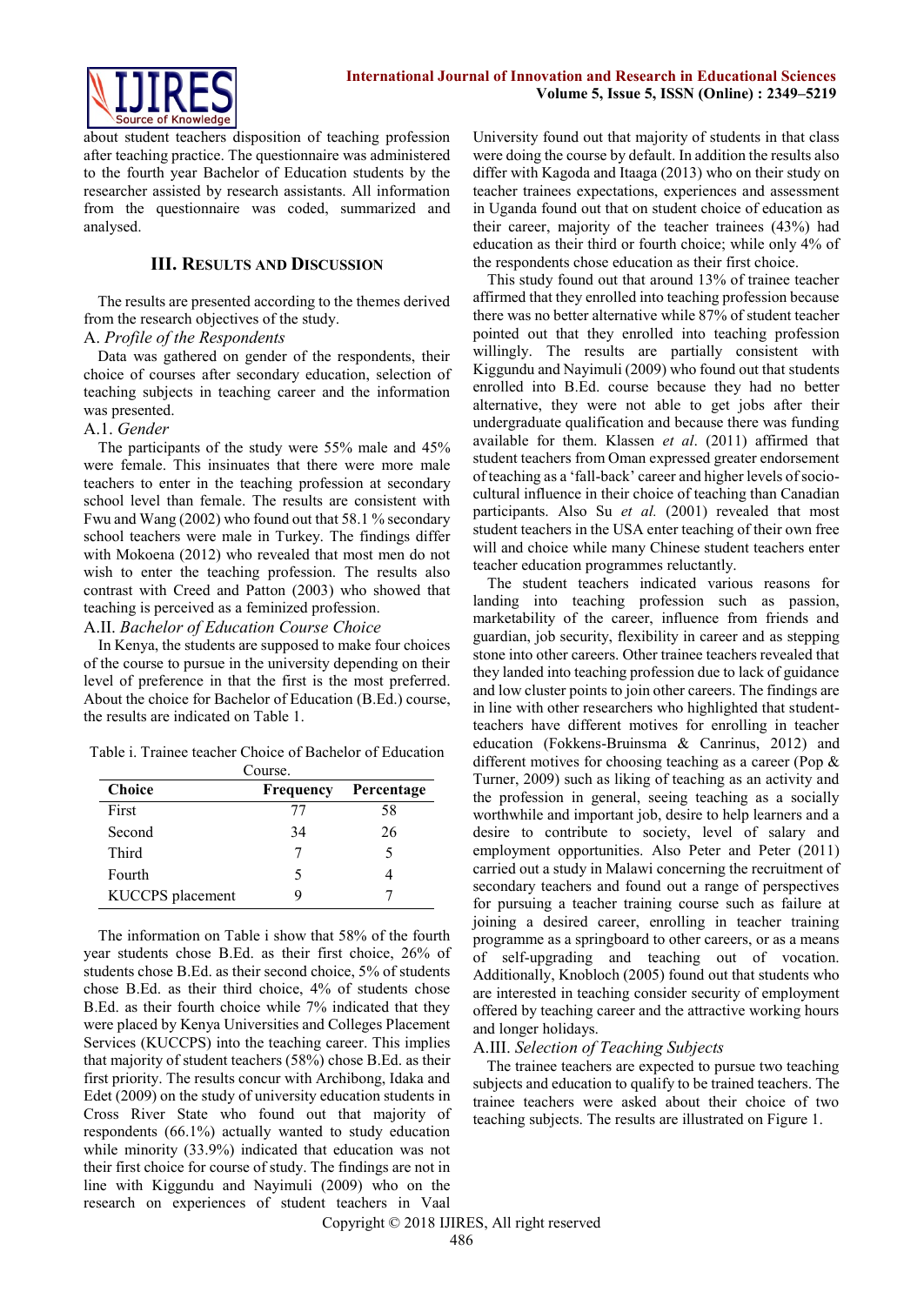

Fig. 1. Student teacher Choice of Two Teaching Subjects.

The information on Figure 1 regarding the student teacher choice of two teaching subjects show that 75% of students pointed out that the two subjects were their favourite, 17% of students indicated that the two subjects were due to marketability of the subjects, 4% of students stated that the two subjects were due to friends influence while 4% confirmed that they chose the two subjects due to parents or guardian influence.

#### B. *Readiness for Teaching Practice*

The section gives student teachers views on the relevance of theory covered, teaching practice orientation and value of microteaching done before teaching practice exercise. B.1 *Relevance of theory to Teaching Practice*

Information was sought on what extent the theory covered in lectures prepared the student teachers for teaching practice. The results are indicated on Table ii.

Table ii. Students Responses on the Extent the theory Prepared them for Teaching Practice.

| <b>Response</b> | Frequency | Percentage |
|-----------------|-----------|------------|
| Great extent    | 126       | 95         |
| Small extent    |           |            |
| No extent       |           |            |

The information on Table ii show that 95% of the student teachers affirmed that the theory covered prepared them to a great extent, 5% of student teachers confirmed the theory prepared them to a small extent while none of the student teachers stated that the theory covered prepared them to no extent. This implies that theory provided in teacher preparation program was significant and applicable in real classroom environment. The findings concur with Ranjan (2013) in the study of practice teaching programme who found out that B.Ed. course covered by student teachers indeed prepared them for the teaching practice. The results are not in line with Mannothoko (2013) who concluded that there was insufficient preparation of student teachers especially in pedagogy aspect to develop them as quality professionals to teach Creative and Performing Arts in Botswana. The findings are dissimilar to Marais and Meir (2005) who established that respondents found a discrepancy between theory of education and reality of instruction, and where respondents indicated that they could not reconcile the teaching methods as explained during their lectures with those in schools. Kagoda and Itaaga (2013) found out that teacher trainees felt they are not adequately prepared to be teachers of secondary schools in Uganda due

to over packed program with many courses which are inadequately taught.

**Volume 5, Issue 5, ISSN (Online) : 2349–5219**

## B.II. *Teaching Practice Orientation*

Regarding teaching practice orientation, 94% of the student teachers indicated that it was adequate while 6% of students stated it was not adequate because it did not address all the issues. This alludes that student teachers need to be guided on all the various areas that pertains school environment before starting teaching practice. The result resonates with Mannothoko (2013) who recommended that student teachers should be given extensive orientation before teaching practice.

#### B.III *Microteaching*

With reference to microteaching, 99% of student teachers confirmed they participated in microteaching exercise while 1% of the student teachers indicated that they did not participate in microteaching. Around 99% of student teachers revealed that microteaching prepared them well for teaching practice while 1% of student teachers pointed out otherwise. This shows that microteaching was a significant and effective technique for learning effective teaching since the skills acquired helped student teachers in teaching practice. The findings concur with Deniz (2010) who suggested that through micro-teaching applications, teachers can be adequately prepared for the teaching profession with regard to cognitive, affective and psycho- -motor learning. Koross (2016) on the study of Kenyan university student teachers experiences recommended that student teacher should participate at least once or twice in micro-teaching exercises as a way of exposing them to teaching practice. Wilkinson (1996) also found out through microteaching, student teachers were more equipped with the necessary skills prior to beginning their teaching.

# C. *Experiences during Teaching Practice*

Around 96% of the student teachers revealed that teaching practice provided them an opportunity to discover their own strengths and weaknesses while 4% of the students disagreed.

## C.1. *Learning from other Teachers*

About 86% of the trainee teachers indicated that they learnt new ideas from other teachers in school while 14% stated that they did not learn anything new from other teachers in the school. The student teachers pointed out valuable insights they got includes how to handle indiscipline cases among the students, teamwork and cooperation, time and class management, how to be responsible, being a role model and guidance and counseling techniques. The teacher trainee also indicated that they were enlightened on good student-teacher relationship, content delivery, carrying out routine activities in the school, commitment to work without close supervision and dedication to the teaching profession. This means that teaching practice is significant because it help student teachers to learn from the experienced teachers how to handle various issues that arise in the school and how to become better teachers from the real school situations.

## C.II. *Teaching Practice Experience*

When students were asked how they can describe the teaching practice experience, 67% of student teachers responded positively such as exciting, encouraging,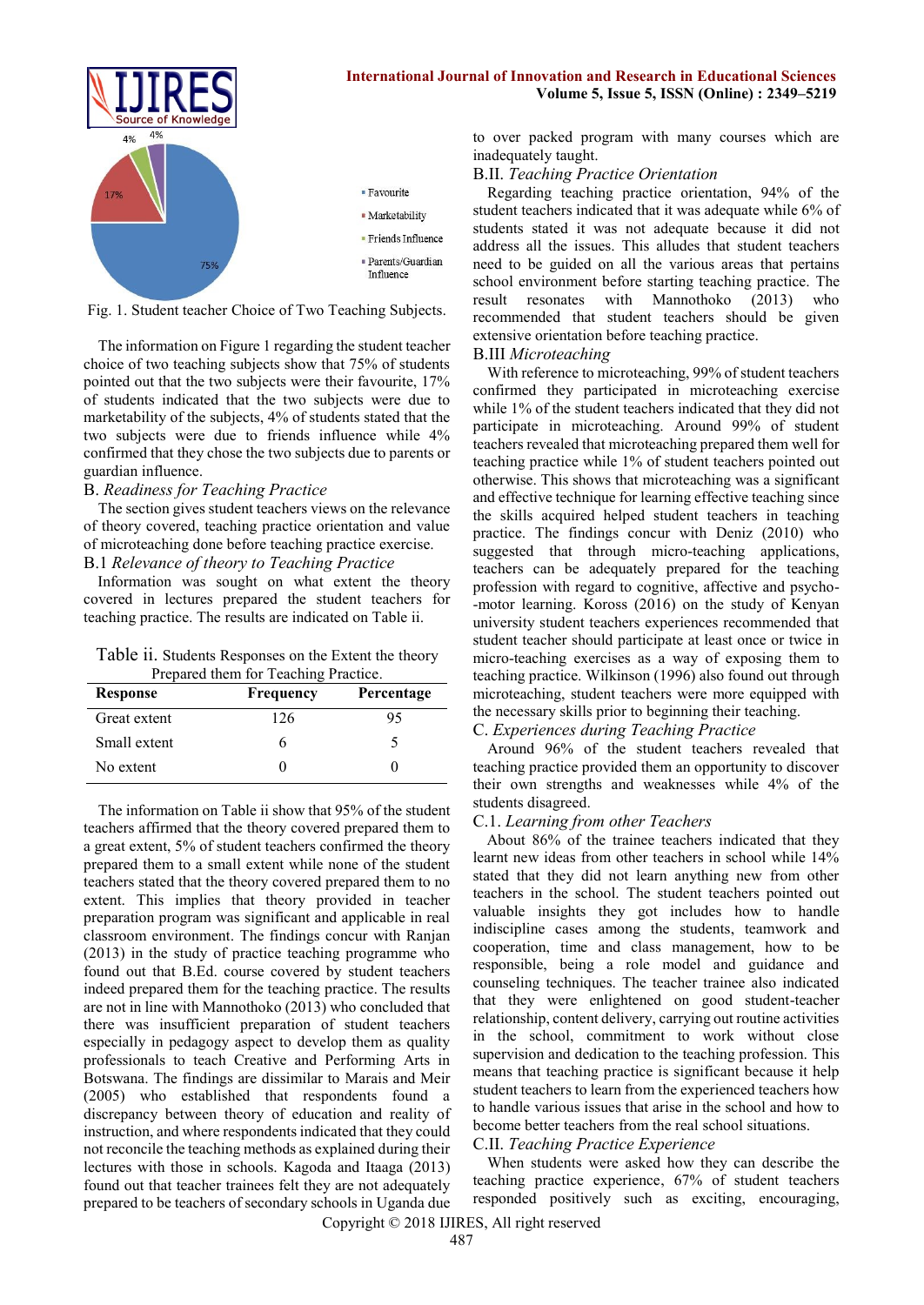friendly, enjoyable, inspiring and learning experience. Student teachers further noted that teaching practice was motivating and wonderful encounter. However 33% of student teachers observed that teaching practice was a demoralizing, discouraging, frightening and challenging experience.

# C.III. *Challenges during Teaching Practice*

The student teachers reported that during teaching practice session, they faced a number of challenges that the source was either the school they attended the teaching practice, learners and staff, institutions they enrolled or personal. The challenges that were faced by trainee teachers included inadequate teaching and learning materials, cultural differences, language barrier, little support from the school administration and harsh environmental conditions. Related to the learners and staff, the challenges student teachers faced were student indiscipline, over enrolment of students, uncooperative and unfriendly students and staff, negative attitude of students towards the subject, poor performance, student absenteeism and conflict with other teachers. Regarding the individual student teacher, the challenges were financial constraints, inadequate mastery of content, fear to address the students, lack of enough time for preparation for non-academic activities, upkeep constraints and class management. In relation to the institution, the challenges that student teachers experienced were lack of close supervision from lecturers. The findings resonate with Ranjan (2013) who established that despite the thorough teacher preparation, student teachers found that it was not easy to teach because the learners were not cooperative, they did not do assignments, were noisy and were not actively involved in classroom activities. Moreover there was a language barrier. Mtika (2011) conducted a study on teaching practicum in Malawi and found out that some trainee teachers had greater workloads than anticipated, no support from cooperating teachers, class management issues due to large classes, lack of teaching and learning resources. Additionally, Msangya, Mkoma and Yihuan (2016) in their research on teaching practice experience for undergraduate teachers in Tanzania found out that students teachers revealed challenges they faced such as lack of financial and materials support, mismatch of teaching practice with the secondary schools calendar, negative attitude of fellow in-service teacher in the local schools and even secondary school students, inadequate supervision and insufficient time for teaching practice.

# D. *Student teachers Disposition after Teaching Practice*

When students were asked about the duration of teaching practice, 64% of student teachers affirmed that the teaching practice session for one school term was enough while 36% of the student teachers were of opinion that the duration of teaching practice could be made longer like two school terms or even a whole year. The results are not consistent with Yan and He (2010) who posits that student teachers need more opportunities to undertake teaching practicum during several semesters throughout the four-year program, rather than only once in the final year of the program. Also Komba and Kira (2013) in a research in Tanzania provided

evidence that teaching practice duration was inadequate for student teachers to acquire the skills needed for effective teaching and recommended that duration for teaching practice should be increased. Additionally, Quick and Sieborger (2005) suggested that teaching practice period should be divided into at least two, possibly three, school experience sessions to induct student teachers more fully into the professional work of teachers.

The student teachers who suggested that teaching practice duration should be extended gave varied reasons such as more time to provide enough experience and perfect skills, have more time to interact with learners and school environment, enough time to familiarize with the activities and provide more time to adapt to the teaching profession. The student teachers also proposed they require more time to avoid undertaking the academic and non-academic activities hurriedly and under fear of failing the supervisor. The current research findings concur with Le (2004) who notes that student teachers need more time than they currently have to become professionally familiar with school environments and to practice their teaching skills.

Regarding the student teacher disposition to teaching profession after attending teaching practice, majority gave various positive responses such as; an encouraging profession, requires hard work and commitment, gave the feeling of a real teacher, enjoyable, good and noble profession. Other student teachers gave negative responses such as the profession is somehow stressing, not enjoyable, tiresome, has very many challenges and some revealed they hated teaching career. The findings concur with to Hacıomeroglu and Taskın (2010) who found that while some candidates choose the career as they think that the profession is respectable and they like teaching children, others think that the profession will make them happy.

When student teacher were asked whether they were intending to pursue teaching profession after completing B.Ed. course, 95% of the student teachers declared their intention to seek teaching job while 5% declined to join teaching profession. The student teachers who declined to take teaching as a career gave reasons such as low payment and a lot of restrictions especially the dressing code.

# **IV. CONCLUSION**

Based on research findings, it could be concluded that majority of student teachers are being trained as teachers because teaching is their favourite career while others are being trained because they will get employment as teachers easily or did not have a better career choice. Majority of trainee teachers selected their teaching subjects that were their favourite although some selected subjects that they thought are in demand in secondary schools hence secure teaching job easily. The theory the student teachers covered in lectures was appropriate and prepared them properly for teaching career. The teaching practice orientation was apt and prepared the student teachers for school situation appropriately. Microteaching was found to have assisted in preparing students for teaching practice. Teaching practice allowed trainee teachers to discover their strengths and weaknesses and so it is an important activity in teacher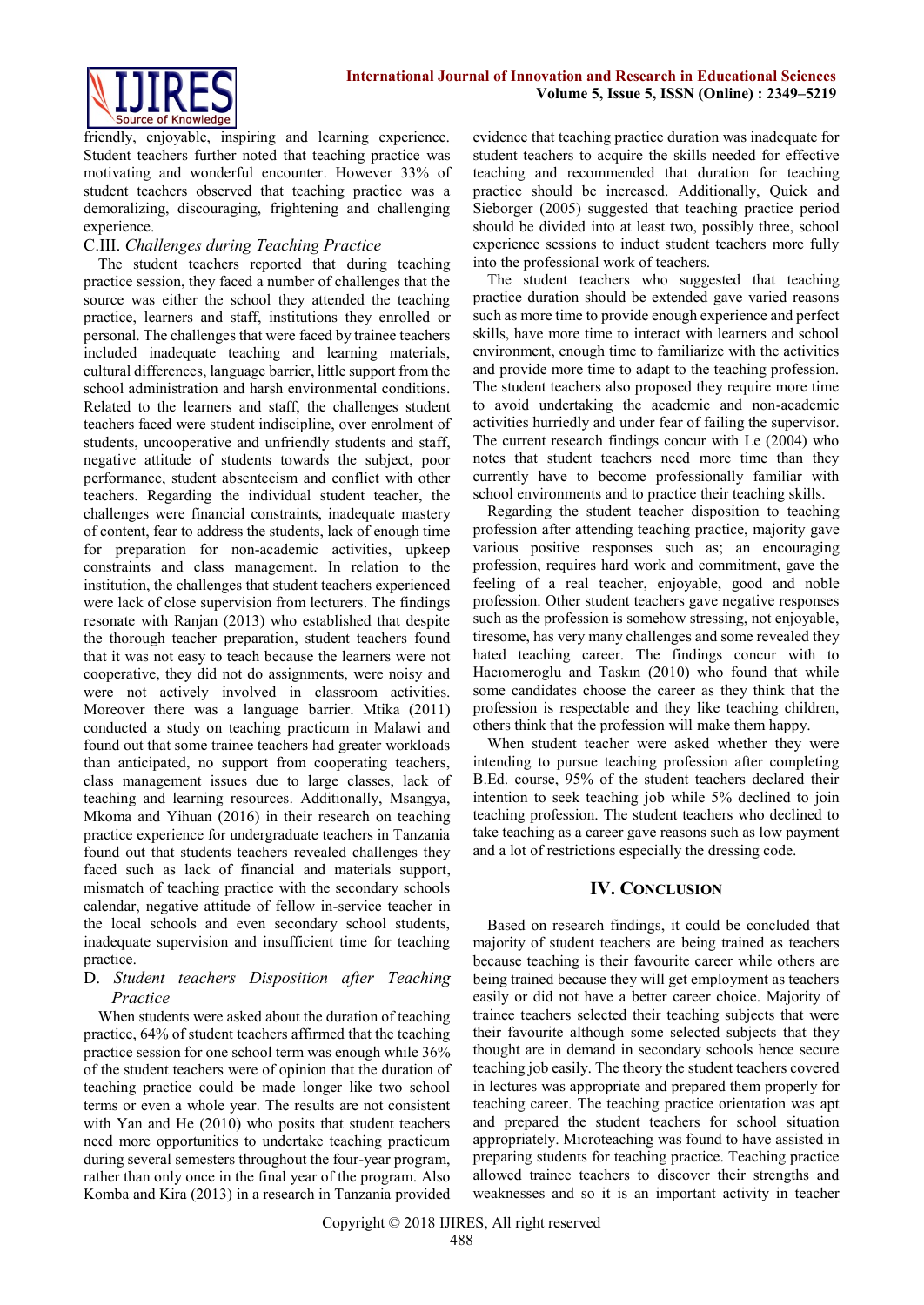

training. To majority of student teachers, teaching practice was exciting but had various challenges that need to be addressed to make teaching practice an educative and enjoyable session. Trainee teachers had positive attitude and declared they will remain in teaching profession.

#### **V. RECOMMENDATIONS**

From the study, to make teaching practice useful and fulfilling, it could be recommended that preparation for student teacher for teaching practice by teacher educators need to be intensified by engaging them in microteaching activities for it improves the teaching skills. Also, student teachers require proper orientation that focuses on areas that pertains to the school matters to be able to work within a framework of legislation, statutory guidance and school policies. The training institutions need to increase the duration for teaching practice to provide enough time for student teachers to practice skills. The student teachers need to be supported financially by the government during teaching practice to minimize financial and material constraints.

#### **REFERENCES**

- [1] Akbar, R.A. (2002). *A study of Practice Teaching of Prospective Secondary School Teachers and Development of a Practice Teaching Model*, Arid Agricultural University*,* Rawalpindi (Unpublished PhD Thesis).
- [2] Archibong, I.A., Idaka, I.E., Edet, A.O. (2009). Teaching as a Career: Perception of University Education Students in Cross River State*. African Research Review* 3 (4), 482-491*.*
- [3] Bernard, H.R. (2012). *Social Research Methods: Qualitative and Quantitative Approaches*. Sage Publications Inc.
- [4] Bhargava, A. (2009). Teaching Practice for Student Teachers of B.Ed programme. Issues, predicaments and suggestions. *Turkish Online Journal of Distance Education* 2 (3), 101-108.
- [5] Caires, S. & Almeida, L. (2005). Teaching Practice in Initial Teacher Education: Its impact on student teachers' professional skills and development. *Journal of Education for Teaching* 31 (2), 111-120.
- [6] Creed, P.A., & Patton, W. (2003). Differences in Career Attitude and Career Knowledge for High School Students with and without Paid Work Experience. *International Journal for Educational and Vocational Guidance* 3 (1), 21-33.
- [7] Deniz, S. (2010). Implications of Training Student teachers of Preschooling through Micro-teaching Activities for a Classroom with Mentally-disabled Students. *Educational Research and Reviews* 5 (6), 338-346*.*
- [8] Fokkens Bruinsma, M. & Canrinus, E.T. (2012). "Adaptive and Maladaptive Motives for Becoming a Teacher." *Journal of Education for Teaching* 38 (1), 3 –19.
- [9] Fwu, B. & Wang, H. (2002). The social status of teachers in Taiwan. *Comparative Education*, 38 (2), 211-224.
- [10] Hassan, B. (2006). Qualitative Technical Teacher Education as a Strategy for Technology Development. *International Journal Social and Policy Issues* 4 (1 & 2).
- [11] Jensen, B., Sandoval-Hernandez, A., Knoll, S. & Gonzalez, E.J. (2012). *The Experiences of New Teachers: Results from TALIS 2008*. OECD Publishing.
- [12] Kagoda, A.M. & Itaaga, N. (2013). A Survey of Teacher Trainees' Expectations, Experiences and Assessment in Uganda. *Journal of Educational and Social Research 3* (5), 43-52.
- [13] Kamakia, N. (2010). Teaching Practice. Nairobi, Kenya. Longhorn Publishers.
- [14] Kiggundu, E. & Nayimuli, S. (2009). Teaching Practice: a make or break phase for student teachers. *South African Journal of Education* 29 (3), 345-358.
- [15] Klassen, R.M., Al-Dhafri, S., Hannok, W. & Betts, S.M. (2011).

"Investigating Pre-service Teacher Motivation across Cultures using the Teachers' Ten Statements Test." *Teaching and Teacher Education* 27 (3), 579–588.

- [16] Knobloch, L.K. (2005). Evaluating a contextual model of responses to relational uncertainty increasing events: The role of intimacy, appraisals, and emotions. *Human Commucation Research* 3(1), 60-101.
- [17] Koc, C. (2011). The Views of Prospective Class Teachers about Peer Assessment in Teaching Practice. *Educational Sciences: Theory and Practice* 11 (4), 1979-1989.
- [18] Komba, S.C. & Kira, E.S. (2013). The Effectiveness of Teaching Practice in Improving Student Teachers' Teaching Skills in Tanzania. *Journal of Education Practice* 4(1), 157-163.
- [19] Koross, R. (2016). The Student Teachers" Experiences during Teaching Practice and Its Impact on their Perception of the Teaching Profession. *IRA International Journal of Education and Multidisciplinary Studies* 5(2), 76-85.
- [20] Laut, J. (1999). *Classroom management: Beliefs of Preservice Teachers and Classroom Teachers Concerning Classroom Management Styles*. Paper presented at the fall Teachers Education Conference. Charleston, SC.
- [21] Le, V.C. (2004). From Ideology to Inquiry: Mediating Asian and Western Values in ELT. *Teacher's Edition 9*, 28–35.
- [22] Mannathoko, M.C. (2013). Does Teaching Practice Effectively Prepare Student-Teachers to Teach Creative and Performing Arts? The Case of Botswana. *International Journal of Higher Education*  2 (2), 115-121.
- [23] Marais, P. & Meier, C. (2004). Hear our Voices: Student Teachers' Experiences during Practical Teaching. *Africa Education Review* 1(2), 220-233.
- [24] Meanwell, E. & Kleiner, S. (2013). The Emotional Experience of First-time Teaching: Reflections from Graduate Instructors, 1997- 2006. *Teaching Sociology* 20(10), 1–11.
- [25] Mokoena, S.P. (2012). Student Teachers' Expectations of Teaching as a Career Choice in South Africa (Part 1). *International Journal of Social Sciences* 31(2), 117-126.
- [26] Msangya, B.W., Mkoma, S. L. & Yihuan W. (2016). Teaching Practice Experience for Undergraduate Student Teachers: A case study of the Department of Education at Sokoine University of Agriculture, Tanzania. *Journal of Education and Practice 7*(14), 113-118.
- [27] Mtika, P. (2011). Trainee Teachers' Experiences of Teaching Practicum: Issues, Challenges, and New Possibilities. *Africa Education Review 8*(3), 551–567.
- [28] Nair, P. & Ghanaguru, S. (2017). Owning the Classroom: Student Teachers' Experiences and Concerns during Practicum**.** *The English Teacher 46* (3), 142 - 159.
- [29] Osuala, E.C. (2004). Principles and Methods of Business and Computer Education. Enugu: Cheston Agency Ltd.
- [30] Perry, R. (2004). *Teaching Practice for Early Childhood. A guide for students*. Available at
- http://www Routledge.com catalogues./0418114838.pdf.
- [31] Peter, M. & Peter, G. (2011). What do secondary trainee teachers say about teaching as a profession of their "choice" in Malawi? *Teaching and Teacher Education: Int. J. Res. Stud.* 27(2), 424- 433.
- [32] Pop, M. M. & Turner, J. E. (2009). "To Be or Not to Be … a Teacher? Exploring Levels of Commitment Related to Perceptions of Teaching among Students Enrolled in a Teacher Education Program." *Teachers and Teaching* 15 (6), 683–700.
- [33] Quick, G. & Sieborger, R. 2005. What Matters in Practice Teaching? The Perception of Schools and Students. *South African Journal of Education* 25:1-4.
- [34] Ramsey, G. (2000). Quality matters, revitalizing teaching: Critical times, critical choices. *Report on the review of teacher education in New South Wales*.
- [35] Ranjan, R. (2013). A Study of Practice Teaching Programme: A Transitional Phase for Student Teachers. *Voice of Research* 1(4), 24-28.
- [36] Su, Z., Hawkins, J. N. Huang, T. & Zhao, Z. (2001). "Choices and Commitment: A Comparison of Teacher Candidates' Profiles and Perspectives in China and the United States." *International Review of Education* 47 (6), 611–635.
- [37] Tuli, F. & File, G. (2009). Practicum Experience in Teacher Education, *Ethiopia Journal Education and Sciences* 5(1), 107- 106.

Copyright © 2018 IJIRES, All right reserved